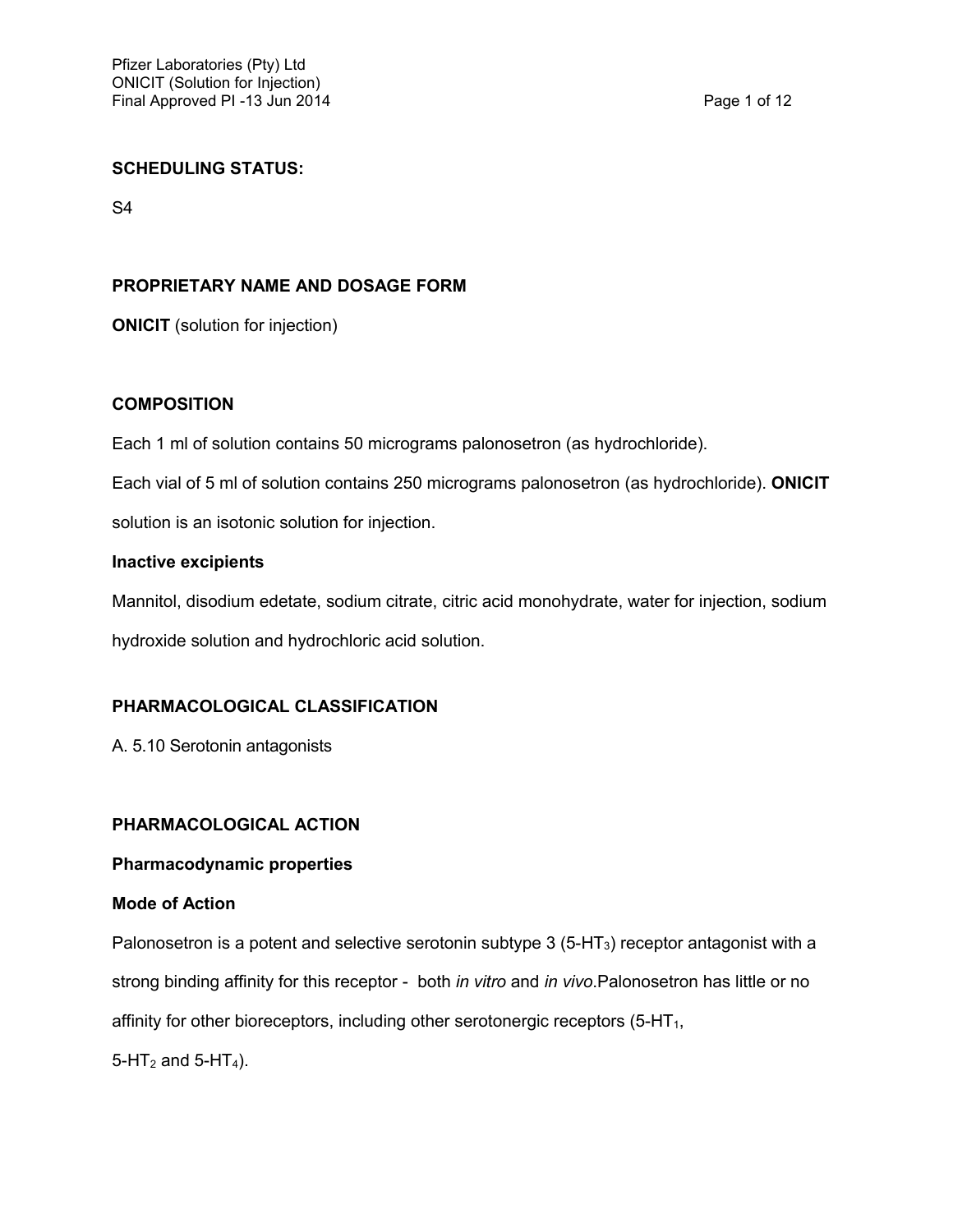The major human metabolites, M9 and M4, have only marginal clinically non-relevant activity.

#### **Pharmacokinetic properties**

#### **Absorption**

Following intravenous administration, an initial decline in plasma concentrations is followed by slow elimination from the body with a mean terminal elimination half-life of approximately 2 days [40 hours]. Mean maximum plasma concentration  $(C_{\text{max}})$  and area under the concentration-time curve (AUC0- $\infty$ ) are generally dose-proportional over the dose range of 0.3 – 90 µg/kg in healthy subjects and in cancer patients.

## **Distribution**

Palonosetron at the recommended dose is widely distributed in the body with a volume of distribution of approximately 6.9 to 7.9 l/kg.

Approximately 62% of palonosetron is bound to plasma proteins.

## **Metabolism**

Palonosetron is eliminated by dual route, about 40% eliminated through the kidney and with approximately 50% metabolised to form two primary metabolites, M9 and M4, which have less than 1% of the  $5$ -HT<sub>3</sub> receptor antagonist activity of palonosetron.

*In vitro* metabolism studies have shown that CYP2D6 and to a lesser extent, CYP3A4 and CYP1A2 isoenzymes are involved in the metabolism of palonosetron. However, clinical pharmacokinetic parameters are not significantly different between poor and extensive metabolisers of CYP2D6 substrates. Palonosteron does not inhibit or induce cytochrome P450 isoenzymes at clinically relevant concentrations.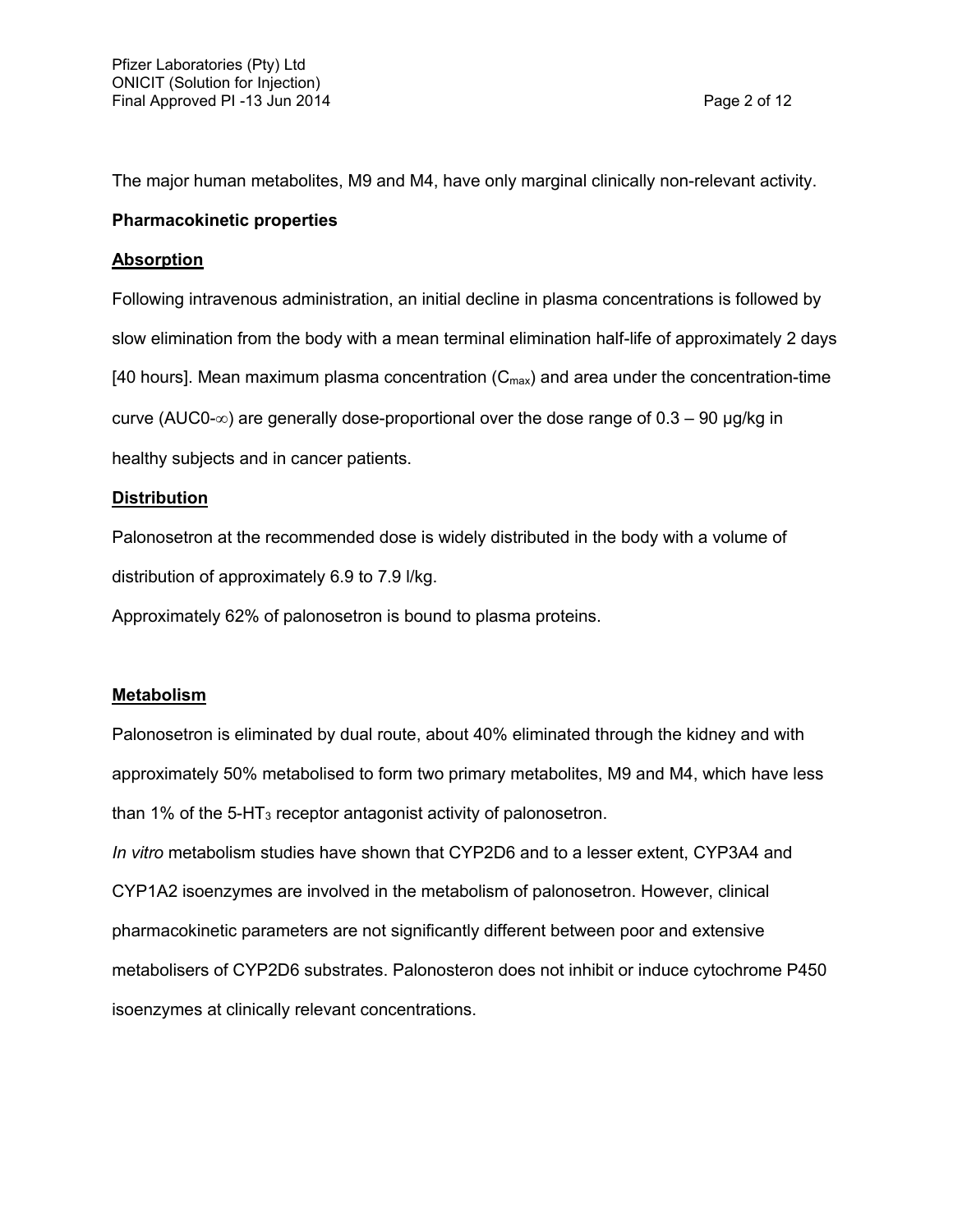#### **Elimination**

After a single intravenous dose of 10 micrograms/kg [<sup>14</sup>C]-palonosetron, approximately 80% of the dose was recovered within 144 hours in the urine with palonosetron representing approximately 40% of the administered dose, as unchanged active substance. After a single intravenous bolus administration in healthy subjects the total body clearance of palonosetron was 173±□73ml/min and renal clearance was 53±29 ml/min. The low total body clearance and large volume of distribution resulted in a terminal elimination half-life in plasma of approximately 40 hours. Ten percent of patients have a mean terminal elimination half-life greater than 100 hours.

## **Pharmacokinetics in Special Patient Groups**

#### **Elderly:**

Age does not affect the pharmacokinetics of palonosetron. No dosage adjustment is necessary in elderly patients.

## **Gender:**

Gender does not affect the pharmacokinetics of palonosetron. No dosage adjustment is necessary based on gender.

## **Paediatric patients:**

No pharmacokinetic data are available in patients below 18 years of age.

## **Renal Impairment:**

Mild to moderate renal impairment does not significantly affect palonosetron pharmacokinetic parameters.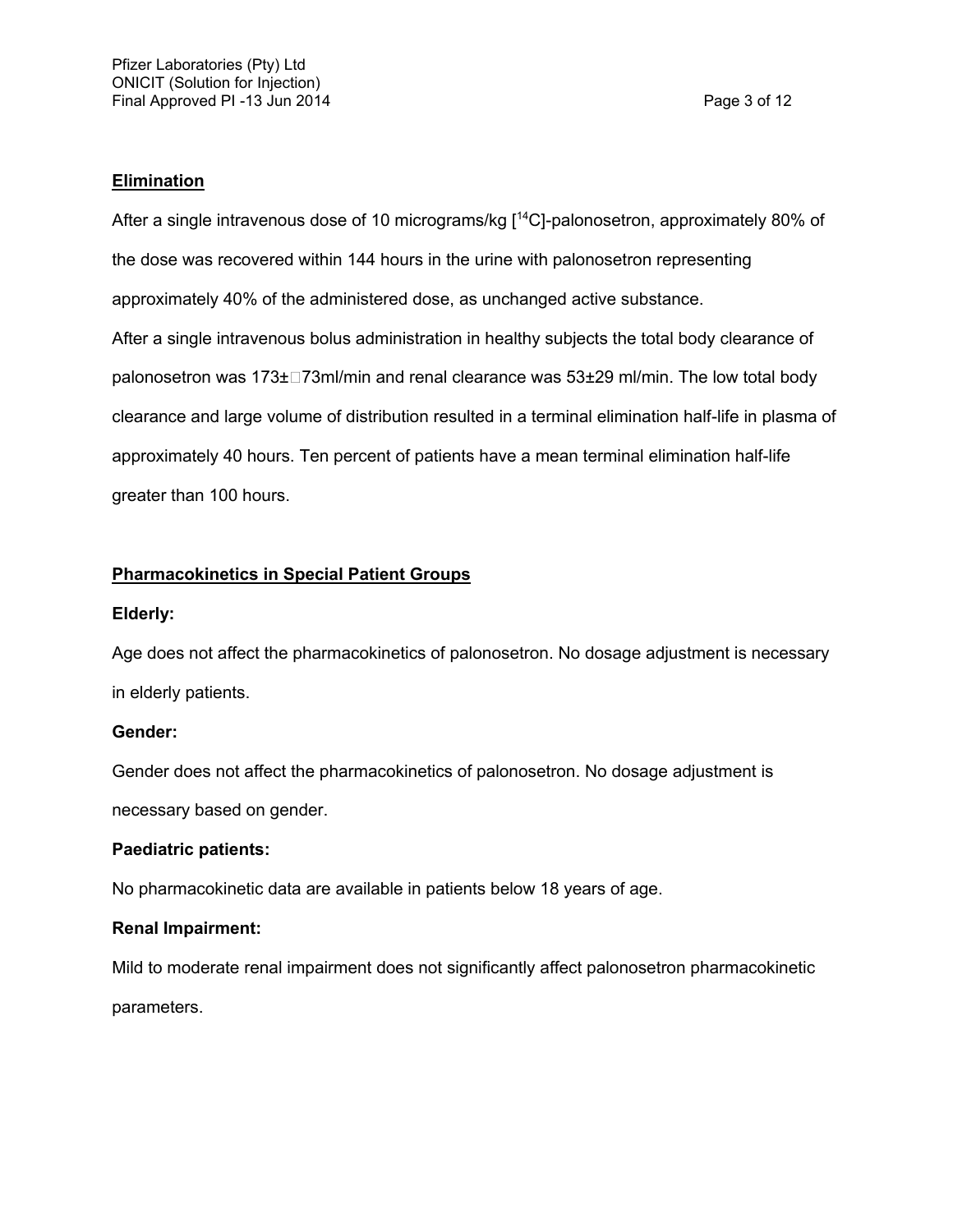Severe renal impairment reduces renal clearance, however, total body clearance in these patients is similar to healthy subjects. No dosage adjustment is necessary in patients with renal insufficiency.

No pharmacokinetic data in haemodialysis patients are available.

# **Hepatic Impairment**:

Hepatic impairment does not significantly affect total body clearance of palonosetron compared to healthy subjects. While the terminal elimination half-life and mean systemic exposure of palonosetron is increased in the subjects with severe hepatic impairment, this does not warrant dose reduction.

#### **INDICATIONS**

Onicit is indicated for:

the prevention of acute nausea and vomiting associated with highly emetogenic cancer chemotherapy

and

the prevention of nausea and vomiting associated with moderately emetogenic cancer chemotherapy.

## **CONTRA-INDICATIONS**

Hypersensitivity to the active substance, palonosetron.

Hypersensitivity to any excipients listed under 'Composition'.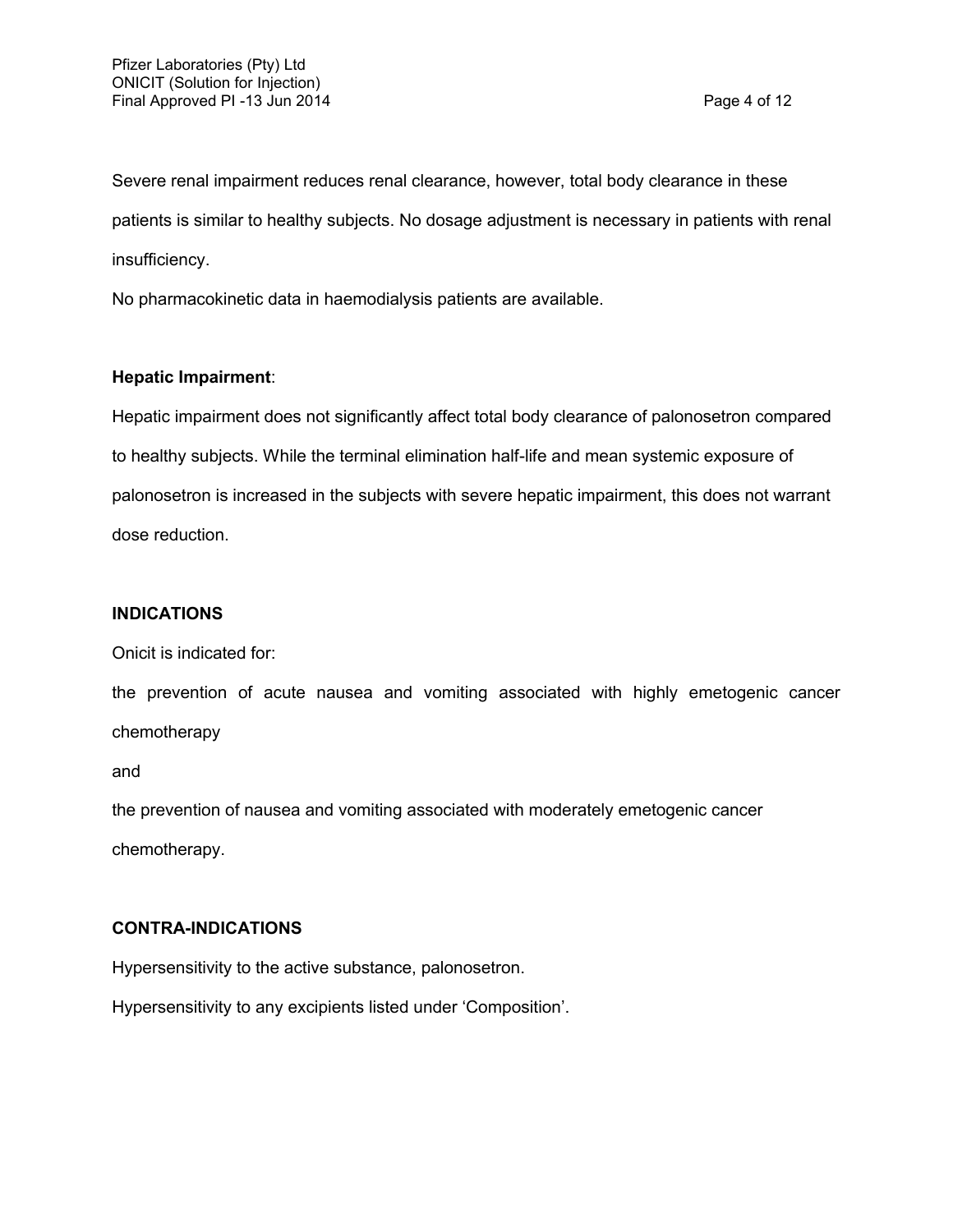#### **WARNINGS**

As palonosetron may increase large bowel transit time, patients with a history of constipation or signs of sub-acute intestinal obstruction should be monitored following administration. Two cases of constipation with faecal impaction requiring hospitalisation have been reported in association with palonosetron 750 micrograms.

At all dose levels tested, palonosetron did not induce clinically relevant prolongation of the QTc interval.

However, as for other  $5-HT_3$  antagonists, caution should be exercised in the concomitant use of palonosetron with medicinal products that increase the QT interval or in patients who have or are likely to develop prolongation of the QT interval.

#### **Effects on the ability to drive and use machines**

No studies on the effects on the ability to drive and use machines have been performed. Since palonosetron may include dizziness, somnolence or fatigue, patients should be cautioned when driving or operating machines.

#### **INTERACTIONS**

Palonosetron is mainly metabolised by CYP2D6, with minor contribution by CYP3A4 and CYP1A2 isoenzymes. Based on *in vitro* studies, palonosetron does not inhibit or induce cytochrome P450 isoenzymes at clinically relevant concentrations.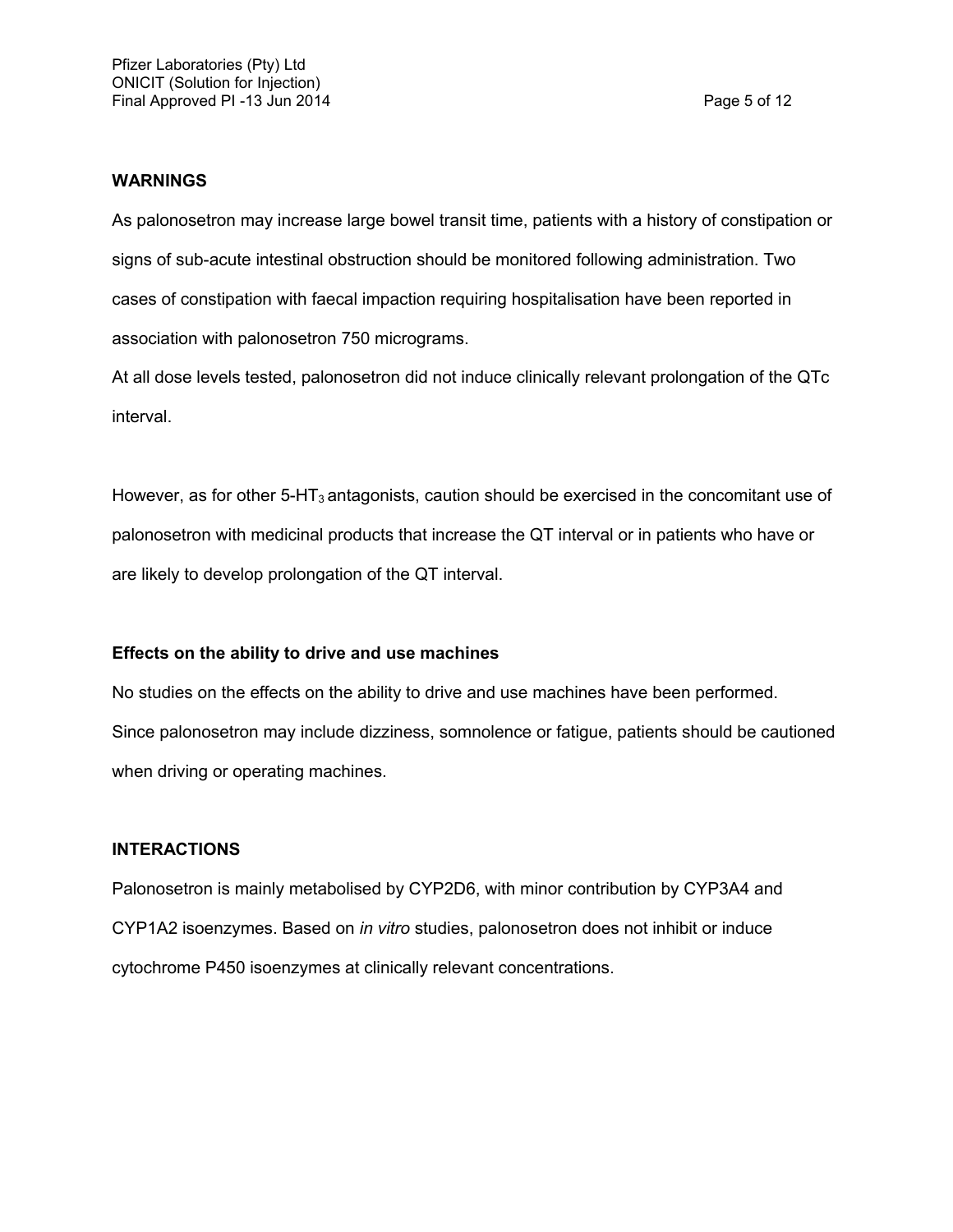#### Chemotherapeutic agents:

In preclinical studies, palonosetron did not inhibit the anti-tumour activity of the five chemotherapeutic agents tested (cisplatin, cyclophosphamide, cytarabine, doxorubicin and mitomycin C).

## Metoclopramide:

In a clinical study, no significant pharmacokinetic interaction was shown between a single intravenous dose of palonosetron and steady state concentration of oral metoclopramide, which is a CYP2D6 inhibitor.

## CYP2D6 inducers and inhibitors:

In a population pharmacokinetic analysis, it has been shown that there was no significant effect on palonosetron clearance when co-administered with CYP2D6 inducers (dexamethasone and rifampicin) and inhibitors (including amiodarone, celecoxib, chlorpromazine, cimetidine, doxorubicin, fluoxetine, haloperidol, paroxetine, quinidine, ranitidine, ritonavir, sertraline or terbinafine).

#### Corticosteriods:

Palonosetron has been administered safely with corticosteroids.

## Other medicinal products:

Palonosetron has been administered safely with analgesics, anti-emetic/anti-nauseants, antispasmodics and anti-cholinergic medicinal products.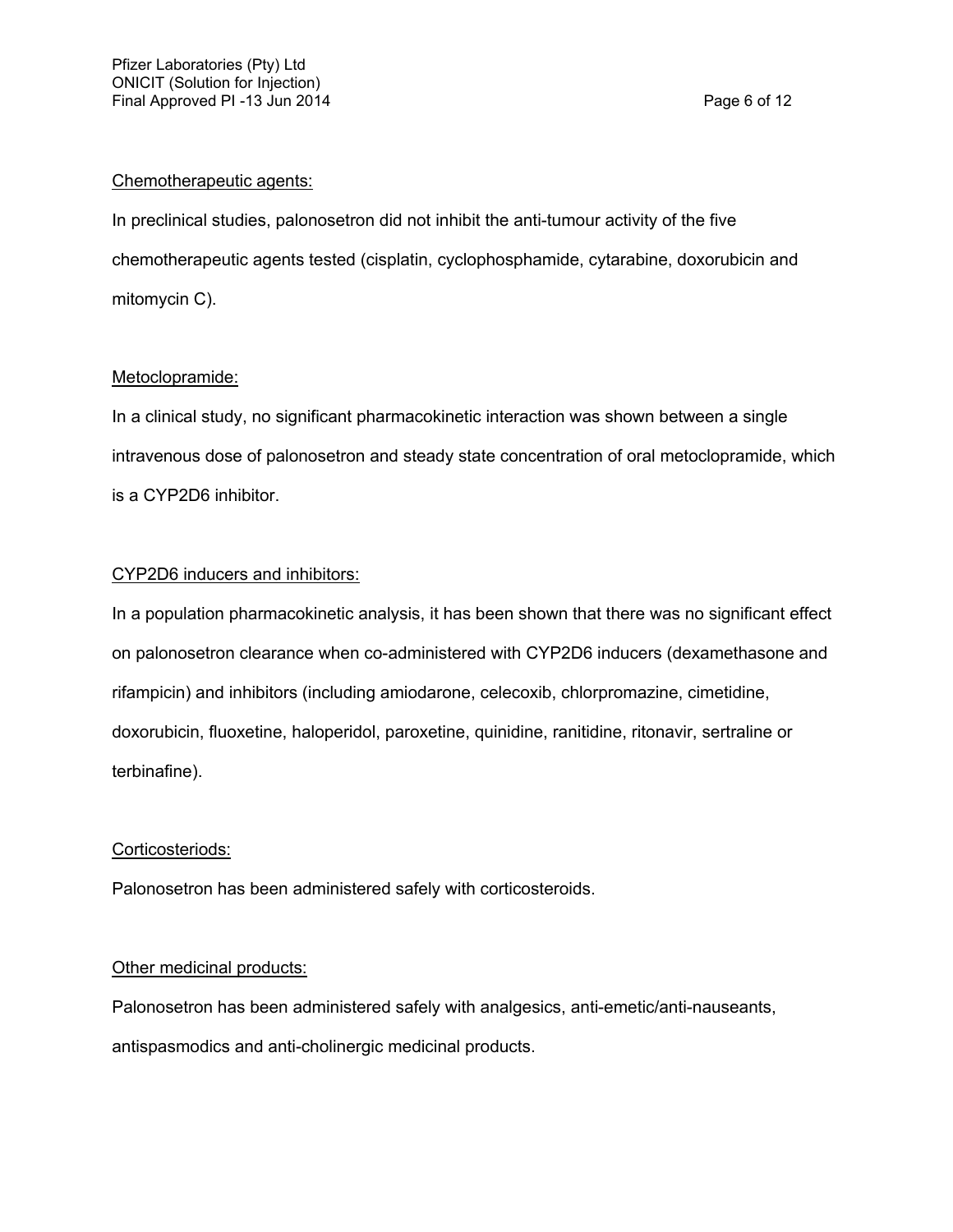## **PREGNANCY AND LACTATION**

There is no experience of palonosetron in human pregnancy, therefore, palonosetron should not be used in pregnant women. Since there is no data concerning excretion of palonosetron in breast milk, breast-feeding should be discontinued during therapy.

# **DOSAGE AND DIRECTIONS FOR USE**

## **For intravenous use**

## **Use in adults**

250 micrograms palonosetron administered as a single intravenous bolus approximately 30 minutes before the start of chemotherapy. **ONICIT** should be injected over 30 seconds. Repeated dosing of **ONICIT** within a seven day interval is not recommended. The efficacy of **ONICIT** in the prevention of nausea and vomiting induced by highly emetogenic

chemotherapy may be enhanced by the addition of a corticosteroid administered prior to chemotherapy.

## **Use in children and adolescents**

Use in patients under 18 years of age is not recommended until further data becomes available.

## **Use in elderly**

No dosage adjustment is necessary in the elderly.

## **Use in patients with renal impairment**

No dosage adjustment is necessary for patients with impaired renal function.

No data is available for patients with end stage renal disease undergoing haemodialysis.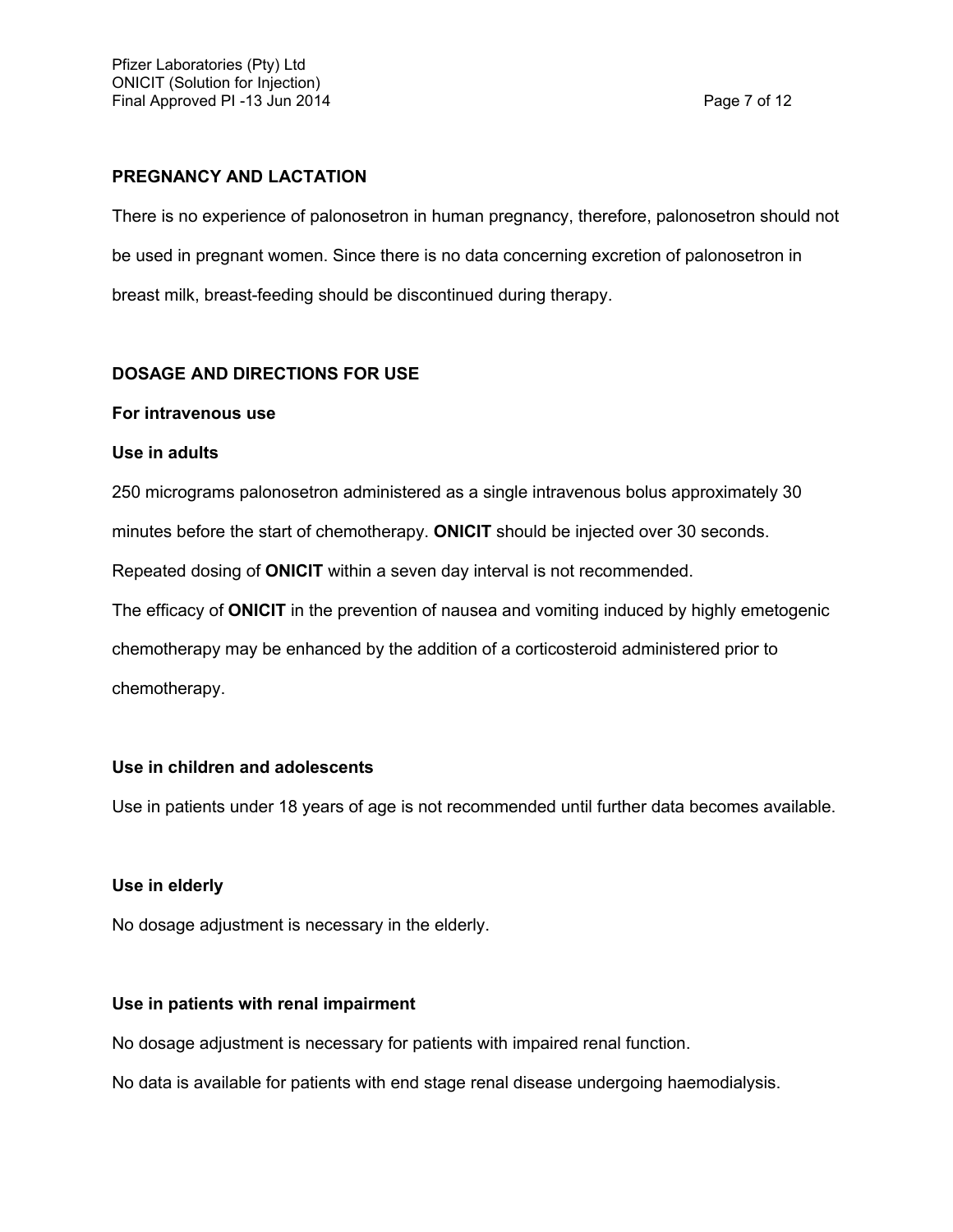#### **Use in patients with hepatic impairment**

No dosage adjustment is necessary for patients with impaired hepatic function.

#### **Instructions for use and handling**

Single use only, any unused solution should be discarded.

## **SIDE EFFECTS AND SPECIAL PRECAUTIONS**

In clinical studies at a dose of 250 micrograms (total 633 patients) the most frequently observed adverse reactions, at least possibly related to **ONICIT**, were headache (9%) and constipation (5%).

In the clinical studies the following adverse reactions were observed as possibly or probably related to **ONICIT** and are listed below according to the standard system organ class of MedDRA. These were classified as common (>1/100, <1/10) or uncommon (>1/1 000, <1/100).

## **Metabolism and nutrition disorders**

*Uncommon:* Hyperkalaemia, metabolic disorders, hypocalcaemia, anorexia, hyperglycaemia, decreased appetite

## **Psychiatric disorders**

*Uncommon:* Anxiety, euphoric mood

## **Nervous system disorders**

*Common:* Headache, Dizziness

*Uncommon:* Somnolence, insomnia, paraesthesia, hypersomnia, peripheral sensory neuropathy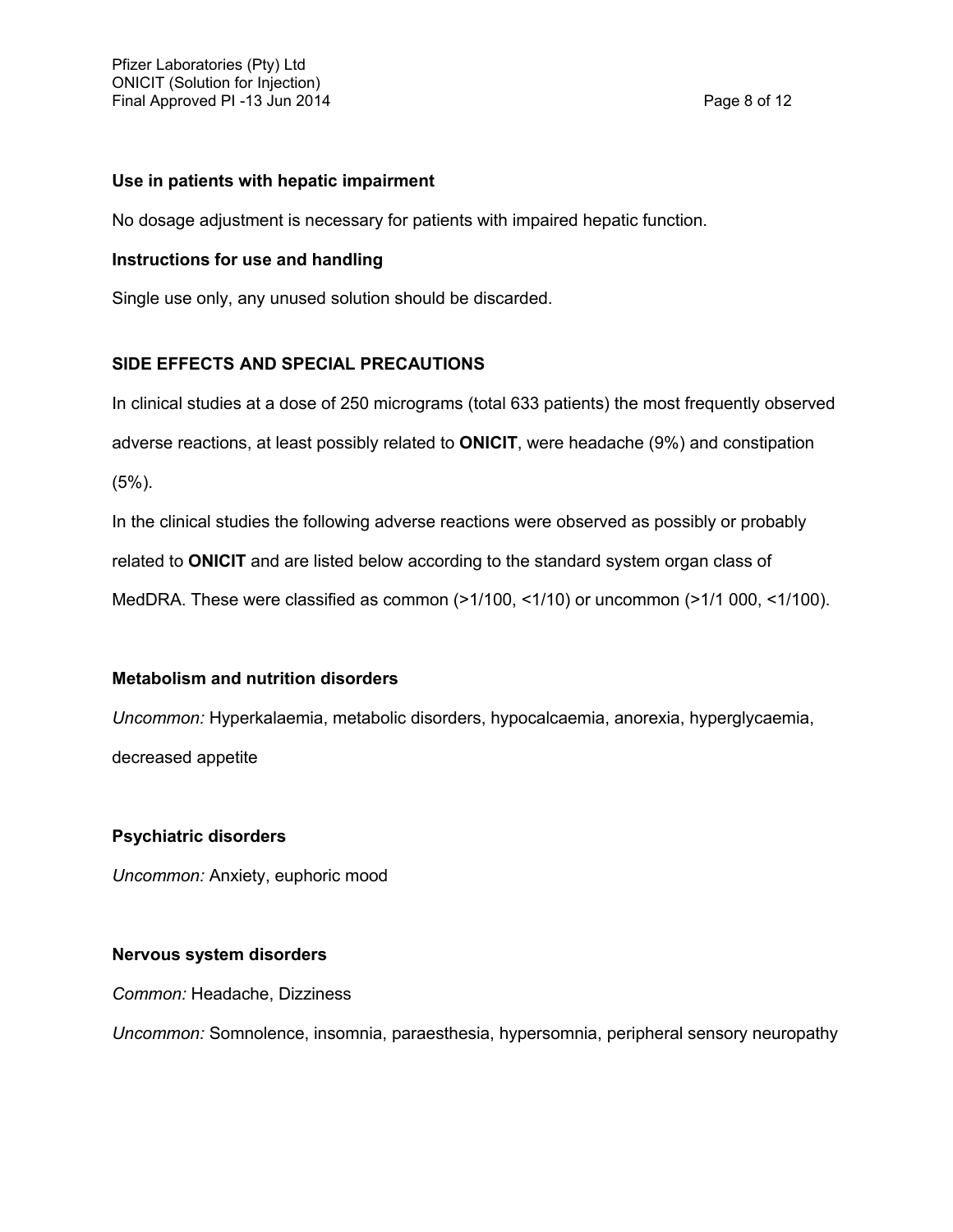#### **Eye disorders**

*Uncommon:* Eye irritation, amblyopia

#### **Ear and labyrinth disorders**

*Uncommon:* Motion sickness, tinnitus

#### **Cardiac disorders**

*Uncommon:* Tachycardia, bradycardia, extrasystoles, myocardial ischaemia, sinus tachycardia,

sinus arrhythmia, supraventricular extrasystoles

#### **Vascular disorders**

*Uncommon:* Hypotension, hypertension, vein discolouration, vein distended

## **Respiratory, thoracic and mediastinal disorders**

*Uncommon:* Hiccups

#### **Gastrointestinal disorders**

*Common:* Constipation, Diarrhoea

*Uncommon:* Dyspepsia, abdominal pain, upper abdominal pain, dry mouth, flatulence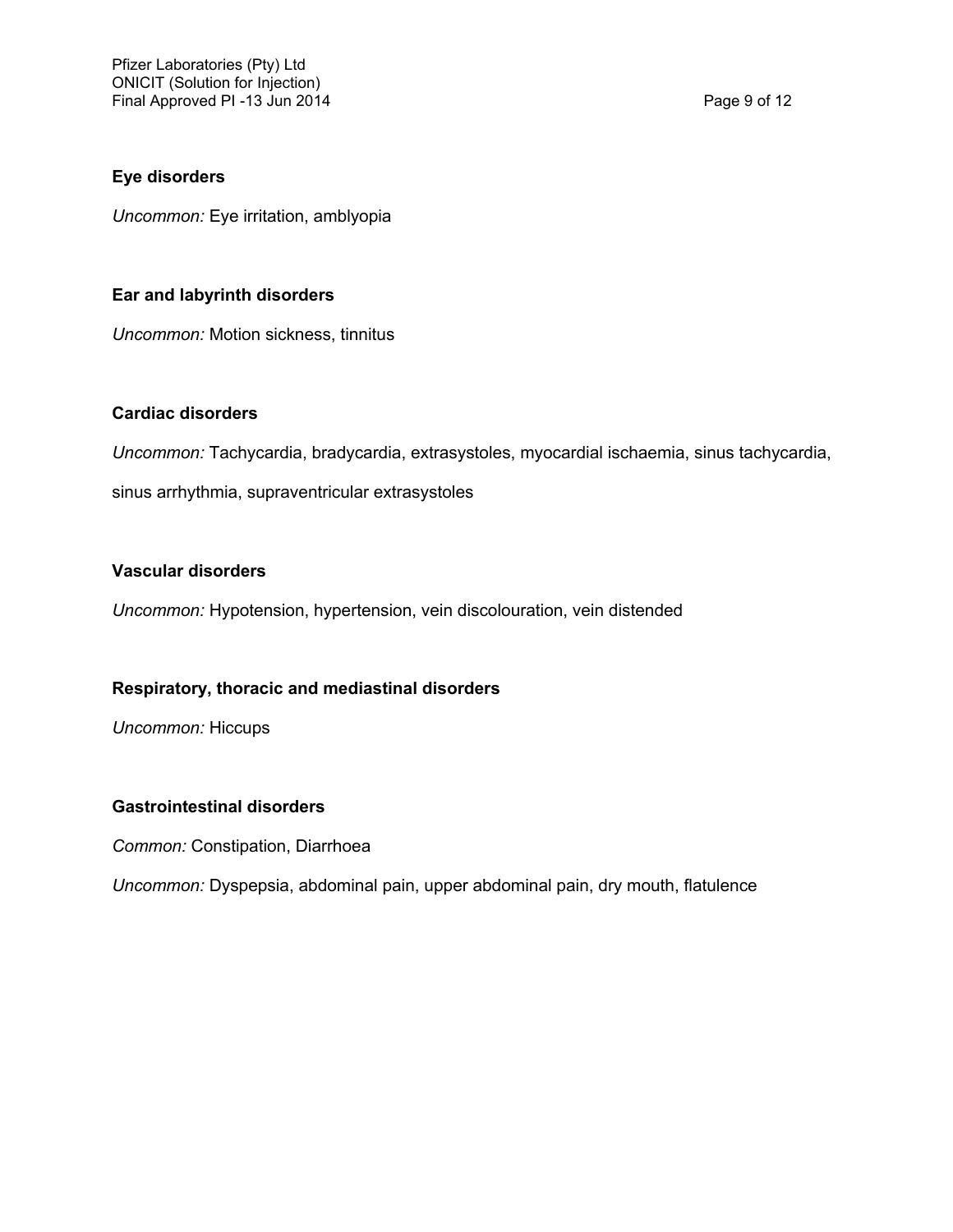#### **Hepato-biliary disorders**

*Uncommon:* Hyperbilirubinaemia

#### **Skin and subcutaneous tissue disorders**

*Uncommon:* Dermatitis allergic, pruritic rash

#### **Musculoskeletal and connective tissue disorders**

*Uncommon:* Arthralgia

#### **Renal and urinary disorders**

*Uncommon:* Urinary retention, glycosuria

## **General disorders and administration site conditions**

*Uncommon:* Asthenia, pyrexia, fatigue, feeling hot, influenza like illness

#### **Investigations**

*Uncommon:* Elevated transaminases, hypokalaemia, electrocardiogram QT prolonged

Very rare cases (<1/10 000) of hypersensitivity reactions and injection site reactions (burning, induration, discomfort and pain) were reported from post-marketing experience.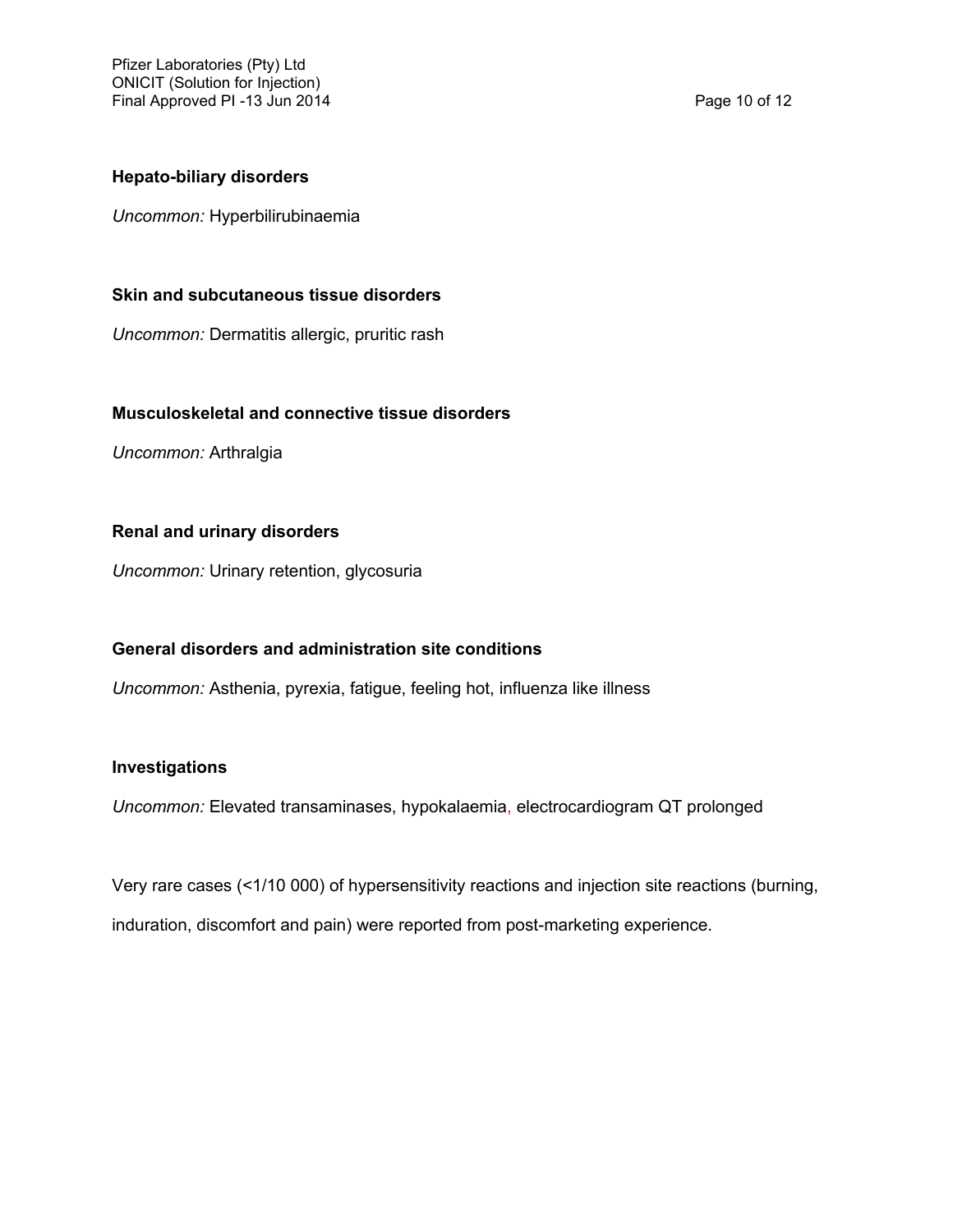#### **KNOWN SYMPTOMS OF OVERDOSAGE AND PARTICULARS OF ITS TREATMENT**

No case of overdose has been reported.

Doses of up to 6 mg have been used in clinical trials. The highest dose group showed a similar incidence of adverse events compared to the other dose groups and no dose response effects were observed. In the unlikely event of overdose with **ONICIT**, this should be managed with supportive care. Dialysis studies have not been performed, however, due to the large volume of distribution; dialysis is unlikely to be an effective treatment for **ONICIT** overdose.

#### **IDENTIFICATION**

Clear, essentially colourless solution free from evidence of contamination.

#### **PRESENTATION**

**ONICIT** is supplied in a Type I glass vial with grey chlorobutyl rubber stopper and blue aluminium cap. It is available in packs of 1 vial containing 5 ml of solution.

## **STORAGE INSTRUCTIONS**

Store at or below 25°C. Do not refrigerate.

Protect from light. Store vial in carton until required for use.

Upon opening of the vial, any unused solution should be discarded.

Keep out of reach of children.